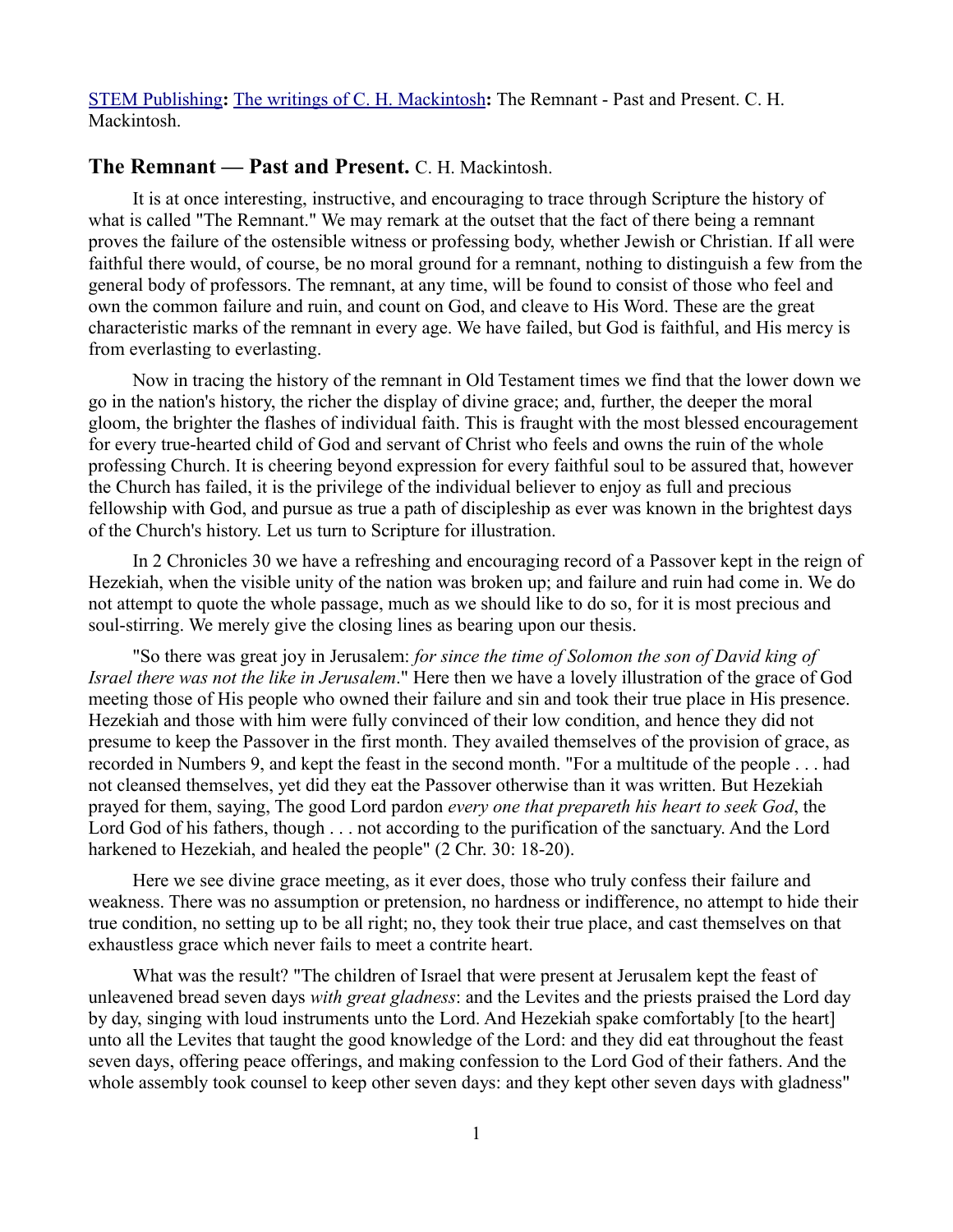## (2 Chr. 30: 21-23).

Now we may rest assured that all this was most grateful to the heart of Jehovah, God of Israel. True there was weakness, failure, short-coming. Things were not externally what they were in Solomon's day. Doubtless many may have looked upon Hezekiah's acting as presumptuous in convening such an assembly under the circumstances. Indeed, we are told that his touching and beautiful invitation was mocked and laughed to scorn throughout Ephraim, Manasseh, and Zebulun.

Thus it is, alas! too often. The actings of faith are not understood, because the precious grace of God is not understood. But "divers of Asher and Manasseh and Zebulun *humbled themselves*, and came to Jerusalem," and they were richly rewarded by coming in for a feast of fat things such as had not been celebrated since the days of Solomon. There is no limit to the blessing which grace has in store for the broken and contrite heart. If all Israel had responded to Hezekiah's touching appeal, they would have shared in the blessing; but they were *unbroken*, and therefore *unblessed*! Let us all remember this; we may rest assured it has a voice and a needed lesson for us. May we hear and learn!

We shall now pass on to the reign of the pious and devoted king Josiah, when the nation was on the very eve of dissolution. Here we have a very striking and beautiful illustration of our thesis. We do not attempt to go into details, having done so elsewhere.

We shall merely quote the few closing lines. "And the children of Israel that were present kept the Passover at that time, and the feast of unleavened bread seven days. *And there was no Passover like to that kept in Israel from the days of Samuel the prophet; neither did all the kings of Israel keep such a Passover as Josiah kept*, and the priests, and the Levites, and all Judah and Israel that were present, and the inhabitants of Jerusalem. In the eighteenth year of the reign of Josiah was this Passover kept" (2 Chr. 35: 17-19).

What a very remarkable testimony! In Hezekiah's Passover we are carried back to the brilliant reign of Solomon; but here we have something brighter still. And if it be asked what it was that threw such a halo of glory around Josiah's Passover, we believe it was the fact of its being the fruit of holy and reverent obedience to the Word of God in the midst of abounding ruin and corruption, error and confusion. The activities of faith in an obedient and devoted heart were thrown into relief by the dark background of the nation's condition.

All this is full of encouragement and comfort for every true lover of Christ. Many might have thought it very presumptuous of Josiah to pursue such a course at such a moment and under such circumstances; but it was the very reverse of presumption, as we may gather from the blessed message sent to him from the Lord by the mouth of Huldah, the prophetess; "Thus saith the Lord God of Israel concerning the words which thou hast heard; *Because thy heart was tender, and thou didst humble thyself before God*, when thou heardest His words against this place, and against the inhabitants thereof, and humbledst thyself before Me, and didst rend thy clothes, and weep before Me; I have even heard thee also, saith the Lord" (2 Chr. 34: 26-27) .

Here we have the moral basis of Josiah's remarkable career; and most assuredly there was nothing savouring of presumption therein. A contrite heart, weeping eyes, and rent garments are not the accompaniments of presumption or self-confidence. No; they are the precious results of the Word of God acting on the heart and conscience and leading to a course of deep-toned personal devotedness, most cheering and edifying to contemplate. Oh, that there were more of it amongst us! Truly the heart longs for it. May the Word of God so tell upon our whole moral being that instead of yielding to the condition of things around us we may live above it and pass through it as witnesses to the eternal reality of the truth of God and the imperishable virtues of the name of Jesus.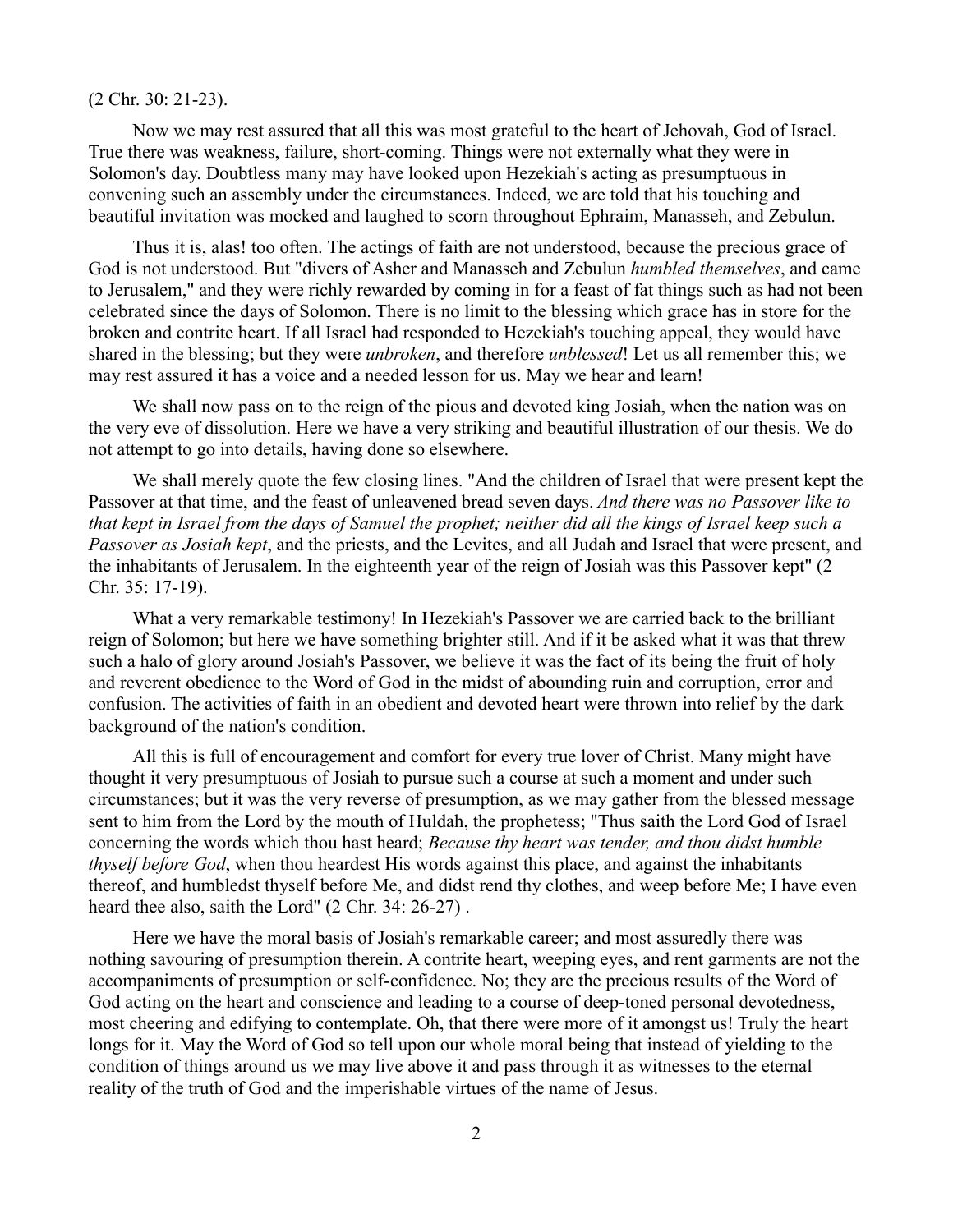But we must pass on from the interesting history of Josiah, and present some further illustrations of our theme. Hardly had that beloved servant of God passed off the scene when every trace of his blessed work was swept away, and the heavy tide of judgment, long held back in the long-suffering mercy of God, rolled over the land. Jerusalem was laid in ruins, its temple burnt to the ground, and all the people who escaped were carried captive to Babylon, there to hang their harps on the willows and weep over the faded light of other days.

But, blessed forever be the God of all grace, He never leaves Himself without a witness; and hence, during the long and dreary period of Babylonish captivity, we find some most striking and beautiful proofs of the statement that the greater the ruin the richer the grace, and the deeper the gloom the brighter the flashes of individual faith. There was then, as there ever is, "a remnant according to the election of grace" — a little band of devoted men who loved the Lord and were true to His Word amid the pollutions and abominations of Babylon, and who were prepared to face the fiery furnace and the lions' den for the truth of God.

The opening chapters of the book of Daniel furnish some magnificent results of individual faith and devotedness. Look, for example, at Daniel 2: 46. Where in the history of the nation of Israel have we aught more striking than what is here recorded? Earth's greatest monarch humbled before a captive exile and giving forth this wonderful testimony: "The king answered unto Daniel, and said, Of a truth it is, that your God is a God of gods, and a Lord of kings, and a revealer of secrets, seeing thou couldest reveal this secret."

But where did Daniel get the power to reveal the king's secret? Verses 17 and 18 supply the lovely answer: "Then Daniel went to his house, and made the thing known to Hananiah, Mishael, and Azariah, his companions: that they would desire mercies of the God of heaven concerning this secret." Here we have a prayer-meeting in Babylon. These dear men were of one heart and one mind. They were one in their purpose to refuse the king's meat and wine. They were resolved, by the grace of God, to tread the holy path of separation, though captive exiles in Babylon; and they got together for prayer, and received an abundant answer.

Can aught be finer than this? What an encouragement to the Lord's beloved people in darkest days to hold fast Christ's Word, and not deny His precious name! Is it not most refreshing and edifying to find amid the dark days of Babylonish captivity a few true-hearted men treading in holy fellowship the path of separation and dependence? They stood for God in the king's palace, and God was with them in the furnace and in the lions' den, and conferred upon them the high privilege of standing before the world as the servants of the Most High God. They refused the king's meat; they would not worship the king's image; they kept God's Word and confessed His name utterly regardless of consequences.

They did not say, "We must go with the times; we must do as others do; there is no need to make ourselves singular; we must outwardly conform to the public worship, the religion of the state, and hold our own private opinions all the same; we are not called to withstand the faith of the nation; being in Babylon, we must conform to Babylon's religion."

Thank God, Daniel and his beloved companions did not adopt this contemptible, time-serving policy. No! and what is more, they did not draw a plea, from the complete wreck of Israel's national polity, for lowering the standard of individual faithfulness. They felt — could not but feel, the ruin. They confessed their sin, and the sin of the nation; they felt that, so far as they were concerned, sackcloth and ashes became them; they would bow down their whole moral being beneath that solemn word, "O Israel, thou hast destroyed thyself." All this was, alas, too true; but that was no reason why they should defile themselves with the king's meat, worship the king's image, or give up the worship of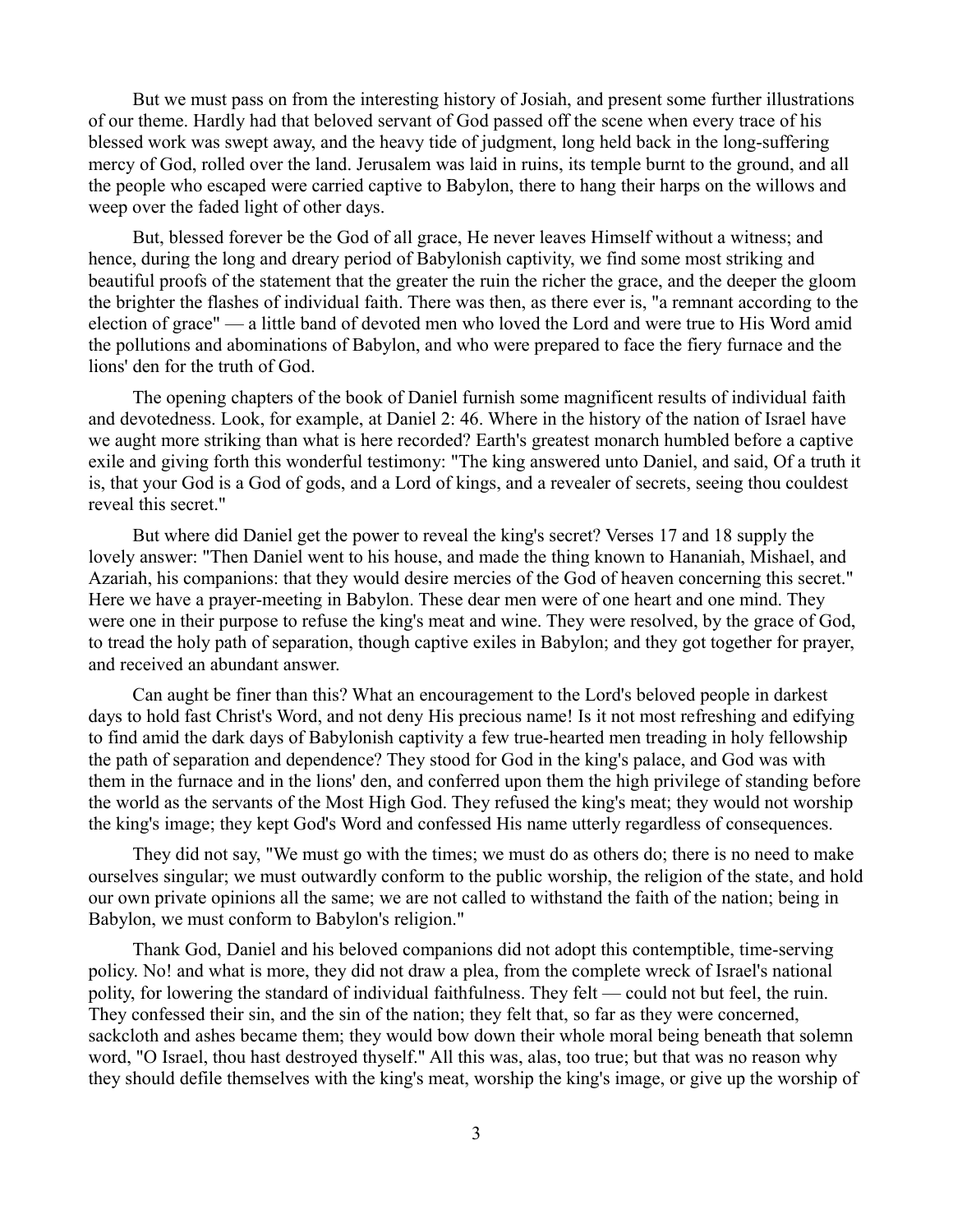the one true and living God. Ah, *God* was before their eyes, and Him they served and obeyed.

All this is full of the most precious teaching for all the Lord's people at the present moment. There are two special evils which we have to guard against. We must beware of ecclesiastical pretension or boasting in mere church position, without an exercised conscience and the holy fear of God. This is a terrible evil, against which every beloved child of God should most sedulously watch. We must never forget that the professing Church is a hopeless wreck, and that any human effort to restore it is a delusion. We are not called, and hence not qualified, to restore it. The Holy Ghost is nevertheless forming the body of Christ, and hastening its completion for the Lord's return.

But, on the other hand, we are not to draw a plea from the ruin of the church for laxity as to truth, or sluggishness in our personal walk. We are in great danger of this. There is no reason whatever why any child of God, or servant of Christ, should do or sanction what is wrong, or continue for an hour in association with aught that has not for its authority, "Thus saith the Lord." "Let *every one* that nameth the name of the Lord *depart* from iniquity." And what then? Stand alone? Do nothing? Not so, thanks and praise to our ever-gracious God! But "follow righteousness, faith, love, peace, *with them* that call on the Lord out of a pure heart" — a heart true to Christ and His interests.

But we must pursue our subject, and ask the reader to turn to Neh. 8. We have been looking at the remnant before the captivity and during the captivity; and now we are called to look at them after the captivity; brought back, by the rich mercy of God, into their own beloved land. We shall not attempt to go into details, but just take one weighty fact in illustration of our special thesis — a fact of immense importance for the whole Church of God at the present moment.

We shall quote a few verses of this lovely Scripture: "So they read in the book in *the law of God distinctly, and gave the sense, and caused them to understand the reading*.... And on the second day were gathered together the chief of the fathers of all the people, the priests, and the Levites, unto Ezra the scribe, *even to understand the words of the law*. And they found written in the law which the Lord had commanded by Moses, that the children of Israel should dwell in booths in the feast of the seventh month.... And all the congregation of them that were come again out of the captivity made booths, and sat under the booths: for *since the days of Joshua the son of Nun* unto that day had not the children of Israel done so. And there was very great gladness. Also day by day, from the first day unto the last day, he read in the book of the law of God. And they kept the feast seven days; and on the eighth day was a solemn assembly, according unto the manner."

This is very striking. Here we find a feeble remnant gathered round the Word of God, holding a reading-meeting, and getting to understand the truth and feel its power on the heart and conscience. And what was the result? Nothing less than the celebration of the feast of tabernacles, which had never been kept since the days of Joshua the son of Nun. Throughout the days of the judges, the days of Samuel the prophet, the days of the kings — even the brilliant days of David and Solomon — the feast of tabernacles had never been celebrated. It was reserved for a feeble company of returned exiles to keep, amid the ruins of Jerusalem, this precious and beautiful festival — the type of Israel's glorious future.

Was this presumption? Nay, it was simple obedience to the Word of God. It was written in the Book — written for them; they acted upon it. "And there was very great gladness." There was no pretension, no setting up to be anything, no boasting, no attempt to hide their true condition; they were a poor, feeble, despised remnant, taking their true place, broken, and contrite, confessing their failure, deeply conscious that it was not with them as it was in the days of Solomon, David, and Joshua. But they heard the Word of God — heard and understood — bowed to its holy authority — kept the feast.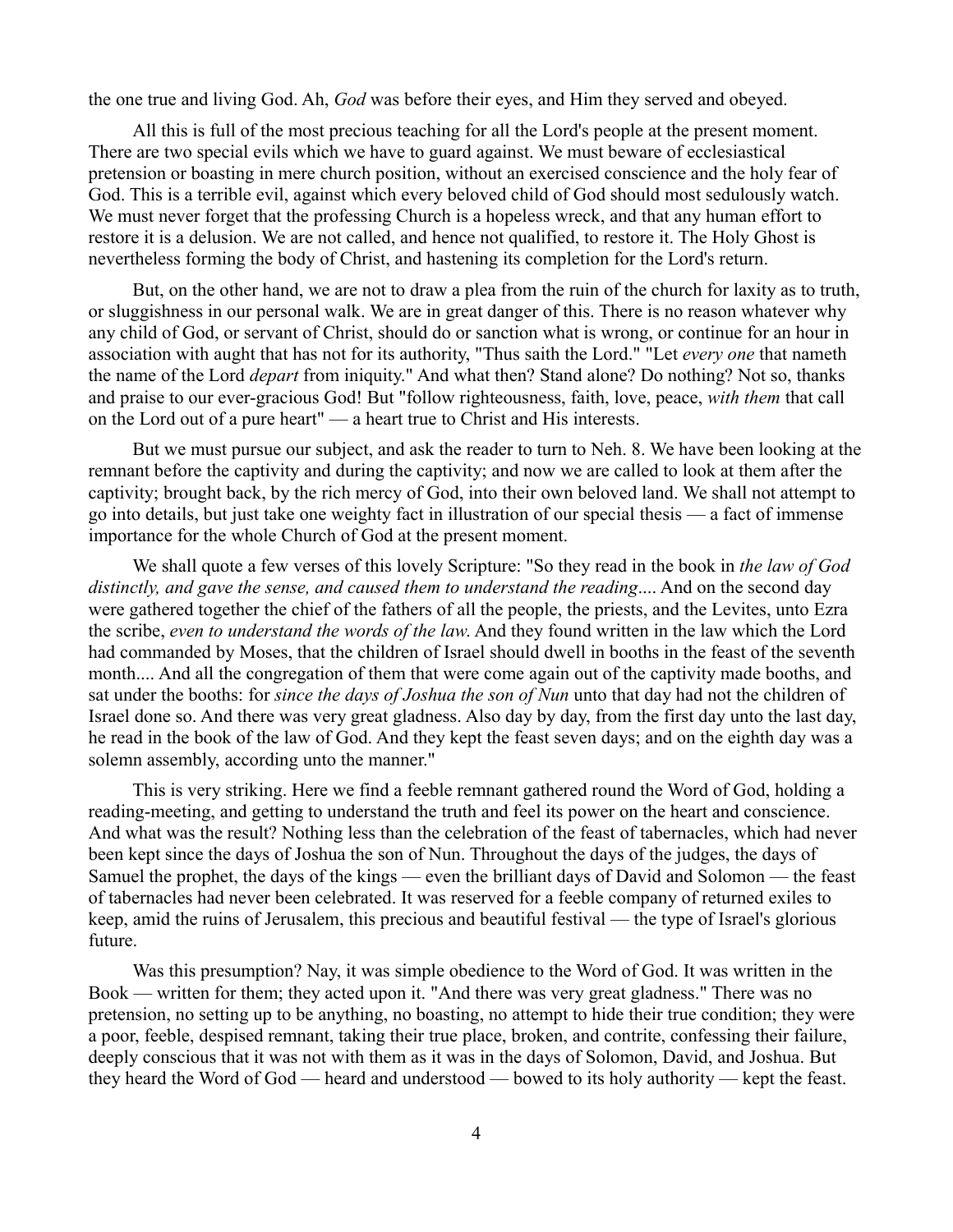"And there was very great gladness." This surely is another striking and beautiful illustration of our theme, that the greater the ruin, the richer the grace; and the deeper the gloom, the brighter the flashes of individual faith. At all times, and in all places, the contrite and confiding heart is met by unqualified, unbounded grace.

We shall now turn, for a moment, to the last page of Old Testament Scripture — the prophecy of Malachi. Many years have rolled by since the bright days of Ezra and Nehemiah, and we have here a most sorrowful picture of Israel's condition. Alas, alas! "the down grade" has been rapidly trodden. It is the same sad story — "O Israel, thou hast destroyed thyself!" Let us quote a few sentences.

"Ye offer polluted bread upon Mine altar; and ye say, Wherein have we polluted Thee? In that ye say the table of the Lord is contemptible.... Who is there even among you that would shut the doors for naught? neither do ye kindle fire on Mine altar for naught. I have no pleasure in you, saith the Lord of hosts, neither will I accept an offering at your hand.... Ye say, The table of the Lord is polluted; and the fruit thereof, even His meat, is contemptible. Ye said also, Behold, what a weariness is it! and ye have snuffed at it, saith the Lord of hosts; and ye brought that which was torn, and the lame, and the sick; thus ye brought an offering: should I accept this of your hand? saith the Lord" (Mal. 1: 7, 10, 12-13; see also Mal. 3: 5-9).

What a deplorable condition of things! It is simply heart-breaking to contemplate. The public worship of God brought into utter contempt; the ministers of religion working only for hire; venality and corruption in connection with the holy service of God; every form of moral pravity practiced amongst the people. In short, it was a scene of deep moral gloom, depressing beyond expression to all who cared for the Lord's interests.

Yet, even in the midst of this terrible scene, we have a most touching and exquisite illustration of our thesis. As ever, there is a remnant — a beloved company who honoured and loved the Lord, and found in Him their centre, their object, their delight. "Then they that feared the Lord spake often one to another; and the Lord harkened, and heard, and a book of remembrance was written before Him for them that feared the Lord, and that thought upon His name. And they shall be Mine, saith the Lord of hosts, in that day when I make up My jewels [My special treasure]; and I will spare them, as a man spareth his own son that serveth him."

How lovely is all this! What a contrast to the general condition of things! We may range through the entire history of the nation, and find nothing like this. Where do we read of "a book of remembrance written before the Lord"? Nowhere; not even amidst the brilliant victories of Joshua and David, or the splendours of Solomon. It may be said there was no need. That is not the point. What we have to ponder is the striking fact that the words and ways of this feeble remnant, in the very midst of abounding wickedness, were so refreshing to the heart of God that He had a book of remembrance written about them. We may safely assert that the communings of these beloved ones were more grateful to the heart of God than the singers and trumpeters in Solomon's day. "They spake often one to another." "They feared the Lord, and thought upon His name." There was individual devotedness, personal attachment; they loved the Lord; and this drew them together.

Nothing can be more lovely. Would there were more of it in our midst! Those dear people were not doing anything very great or showy in man's view; but ah, they loved the Lord, they thought of Him, and their common attachment to Him drew them together to speak of Him; and this gave a charm to their reunions which gratified and refreshed the heart of God! It stood out in bright and beauteous relief from the dark background of hirelingism and heartless routine with which they were surrounded. They were not bound together by certain views or opinions which they held in common, though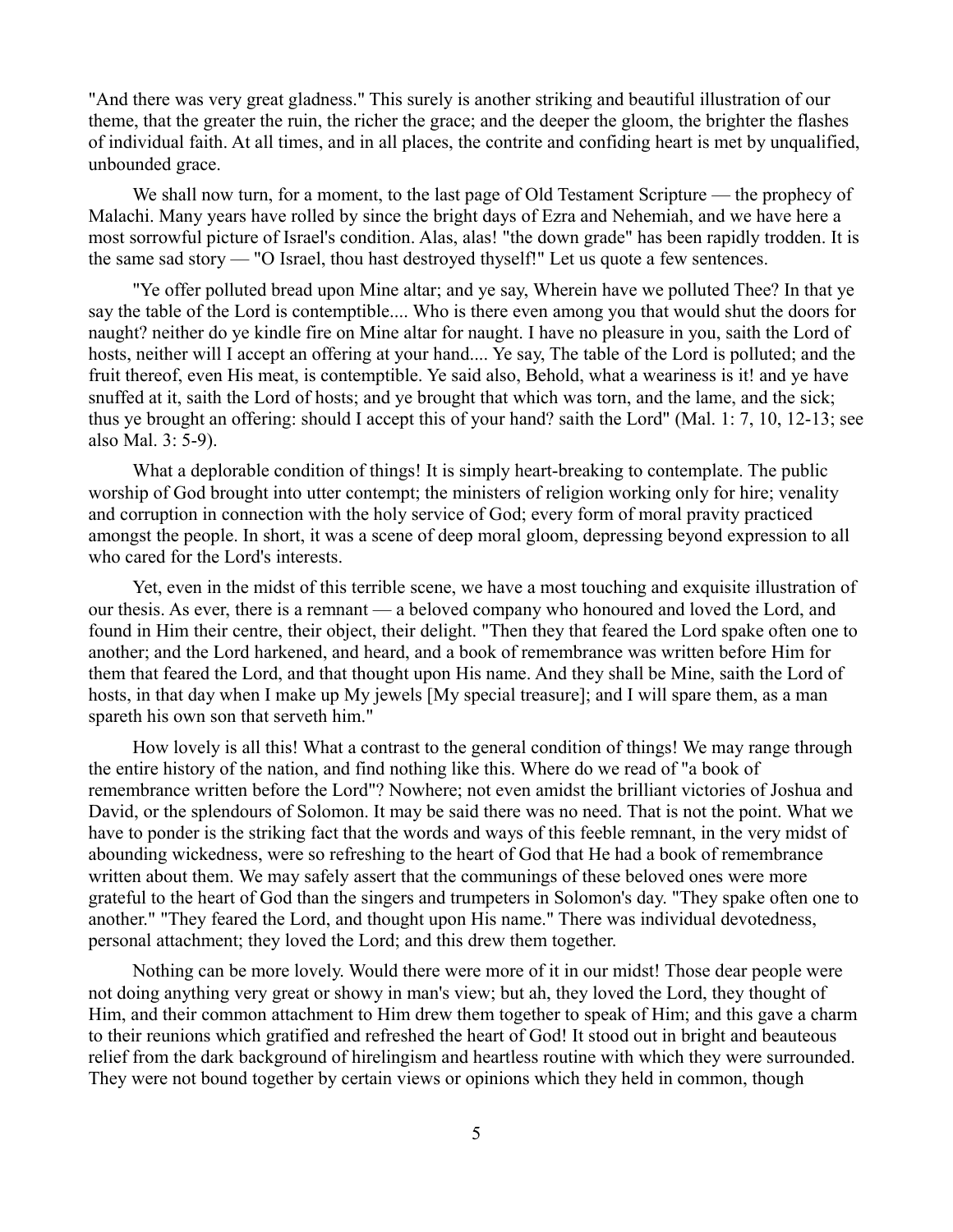doubtless they had their views and opinions; neither were they held together by ritualistic services or ceremonial observances; no, they had something far better and higher than any of these things; they were drawn and knit together by deep-toned personal devotedness to the Lord, and this was agreeable to His heart. He was weary with the whole system of ritualism, but refreshed by the genuine devotedness of a few precious souls who got together as often as they could to speak one to another, and to encourage one another in the Lord.

Would that there were more of this amongst us! We long for it, and our one earnest desire in writing this paper is to promote it. We greatly dread the withering, paralysing influence of mere formalism or religious routine — getting into a groove, and going on day after day, week after week, year after year, in a poor, cold, formal manner, most offensive to the loving heart of our adorable Lord and Saviour, who desires to be surrounded by a company of wholehearted, devoted followers, true to His name, true to His Word, true to one another for His sake, seeking to serve Him in every right way, while ardently looking out for His blessed appearing. May the Spirit of God work mightily in the hearts of all His people, healing, restoring, reviving, and maintaining a faithful company to welcome the heavenly Bridegroom! Let us cry to our gracious God day and night for this.

I am anxious to present two or three illustrations drawn from the precious pages of the New Testament. In the opening of Luke's Gospel we have a lovely picture of a remnant in the midst of a hollow, heartless profession. We listen to the spiritual heart utterances of Mary, Elizabeth, Zacharias, and Simeon. We read of Anna the prophetess, who spoke of Jesus to all who looked for redemption in Jerusalem. I remember hearing my beloved and revered old friend J.N.D. [Darby] say in reference to Anna, "I am sure I do not know how she managed to get at them at all, but she did." Yes, she did, because she loved the Lord and loved His dear people, and delighted to find them out and speak of Him. It is just our beloved remnant in Malachi over again. Nothing can be more lovely or refreshing. It was the exquisite and fragrant fruit of deep-toned love to the Lord in contrast with the wearisome forms of dead religiousness.

We shall now pass on to the Epistle of Jude. Here we find apostate Christendom in all its appalling forms of wickedness, just as in Malachi we had apostate Judaism. But our object just now is not apostate Christendom, but the Christian remnant. Thanks and praise to our gracious God, there is always a remnant marked off from the mass of corrupt profession, and characterised by genuine attachment to Christ, to His interests, and to every member of His beloved body.

It is to this remnant that the inspired apostle addresses his solemn and weighty Epistle. It is not to any special assembly, but "To them that are *sanctified* by God the Father, and *preserved* in Jesus Christ, *called*: *mercy* unto you, and *peace*, and *love*, be multiplied."

Blessed position! Precious portion! "Separated," "preserved," "called" — this is the position. "Mercy," "peace," "love" — this is the portion. And all this made sure to every true-hearted child of God on the face of the earth ere a single word is written about the overwhelming tide of apostasy which was so soon to roll over the whole professing Church.

We repeat, and would emphasise the expression, "to every true-hearted child of God." As in Israel of old, so in the professing Church, the remnant will be found to consist of those who are true to Christ, hold fast His Word in the face of everything, are devoted to His precious interests, and who love His appearing. In a word, it must be a living reality, and not mere church-membership or nominal fellowship here or there, with this or that. Moreover it is not assuming to be, but really being, of the remnant-not the name, but the spiritual power; so the apostle says, "I will know, not the speech . . . but the power." A weighty word for us all.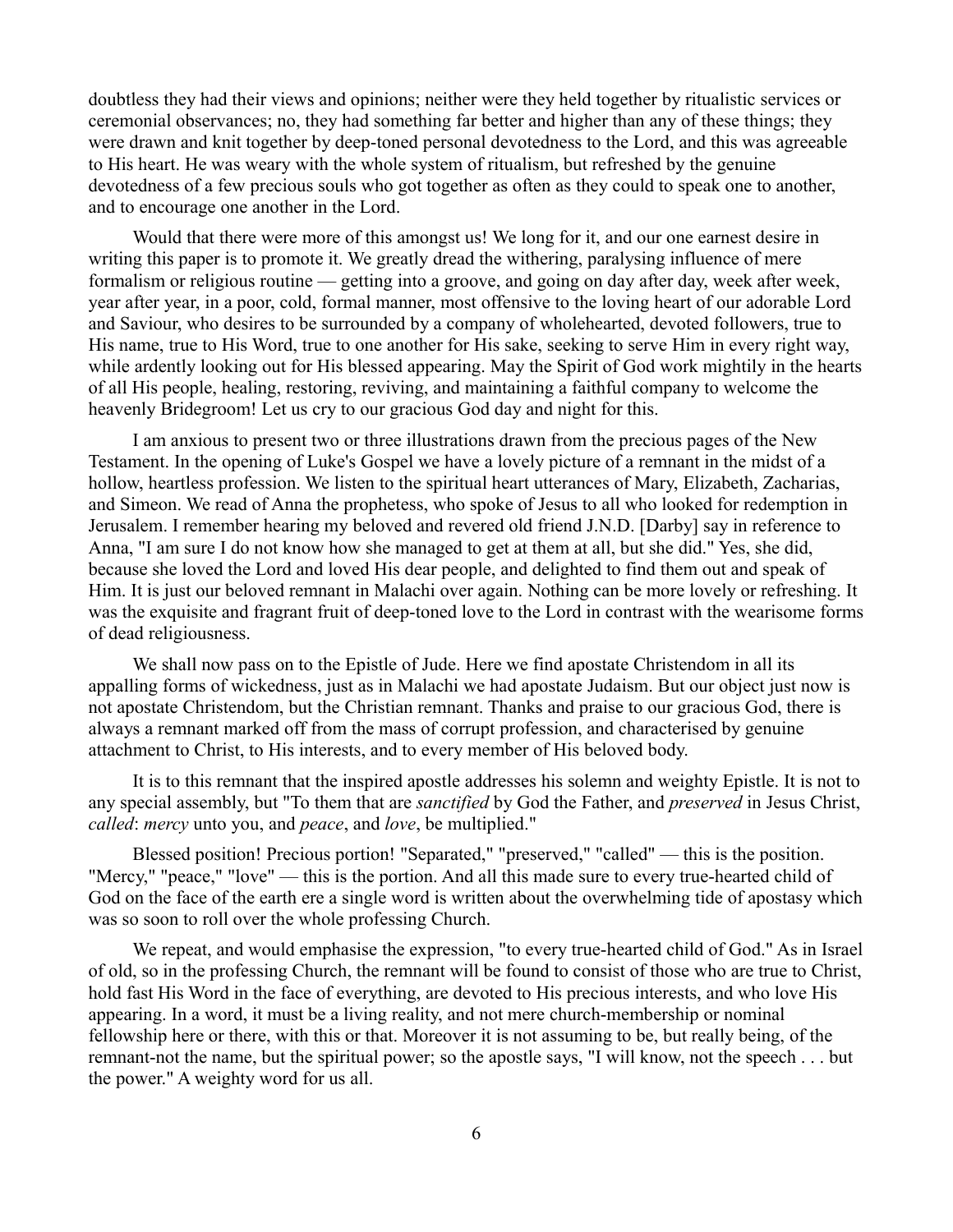And now let us turn for a few moments to the precious words of exhortation addressed to the Christian remnant. May the Spirit clothe them with power to our souls!

"But, beloved, remember ye the words which were spoken before of the apostles of our Lord Jesus Christ." They are directed to the Holy Scriptures, and to these alone. It is not to human tradition of any kind; not to the Fathers; not to the decrees of general councils; not to the commandments and doctrines of men; not to any of these, or all put together, which can only bewilder, perplex, and mislead; but to the pure and precious Word of God, that perfect revelation which in His infinite goodness He has put into our hands, and which can make a little child "wise unto salvation" and make a man "*perfect*, thoroughly furnished unto *all good works*" (2 Tim. 3).

The Lord be praised for this unspeakable favour! No human language can set forth the importance of having a divinely settled authority for our path. All we want is to be absolutely and completely governed by it, to have it hidden in our hearts, acting on our consciences, forming our character, governing our conduct *in everything*. To give the Word of God this place is one of the marked characteristics of the Christian remnant. It is not the worthless, baseless formulary, "The Bible, and the Bible only, is the religion of Protestants." Protestantism is not the Church of God, it is not the Christian remnant.

The Reformation was the result of a blessed work of the Spirit of God; but Protestantism, in all its denominational branches, is what man has made of it. In it human organisation has displaced the living work of the Spirit, and the form of godliness has displaced the power of individual faith. No mere ism, call it what you please, can ever be regarded as the Church of God or the Christian remnant. It is of the very utmost moral importance to see this. The professing Church has utterly failed, its corporate unity is hopelessly gone, just as we see in the history of Israel. But the Christian remnant is made up of all those who truly feel and own the ruin, who are governed by the Word and led by the Spirit, in separation from what is contrary to that Word, to wait for their Lord.

Let us see how all this comes out in Jude's address to the remnant. "But ye, beloved, building up yourselves on your most holy faith, praying in the Holy Ghost, keep yourselves in the love of God, looking for the mercy of our Lord Jesus Christ unto eternal life."

Here then we have a loved view of the true Christian remnant and their occupation among themselves. Nothing can be more beautiful. We may be asked, to whom does this charming passage apply? We answer, to those — whoever and wherever they are — addressed in the first verse of the Epistle: "To them that are sanctified by God the Father, and preserved in Jesus Christ, and called." Nothing can be more simple or more blessed. It is perfectly obvious that these words do not and cannot apply to mere professors; neither can they apply to any ecclesiastical body under the sun. In a word, they apply to the living members of the body of Christ. All such should be found together building up themselves on their most holy faith, praying in the Holy Ghost, keeping themselves in the love of God, and looking out for their Lord.

This is the Christian remnant, just as in Malachi 3 we have the Jewish remnant. Nothing can be more lovely. It is the position in which all true Christians should be found. There is no pretension to setting themselves up to be anything, no attempt to ignore the sad and solemn fact of the utter ruin of the professing Church. It is a Christian remnant in the midst of Christendom's ruins, true to the Person of Christ, true to His Word; knit together in true Christian love — not the love of sect, party, clique, or coterie, but love in the Spirit, love to all who love our Lord Jesus Christ in sincerity; love expressing itself in true devotedness to Christ and His precious interests; and loving ministry to all who belong to Him and seek to reflect Him in all their ways. It is not resting in mere position, regardless of condition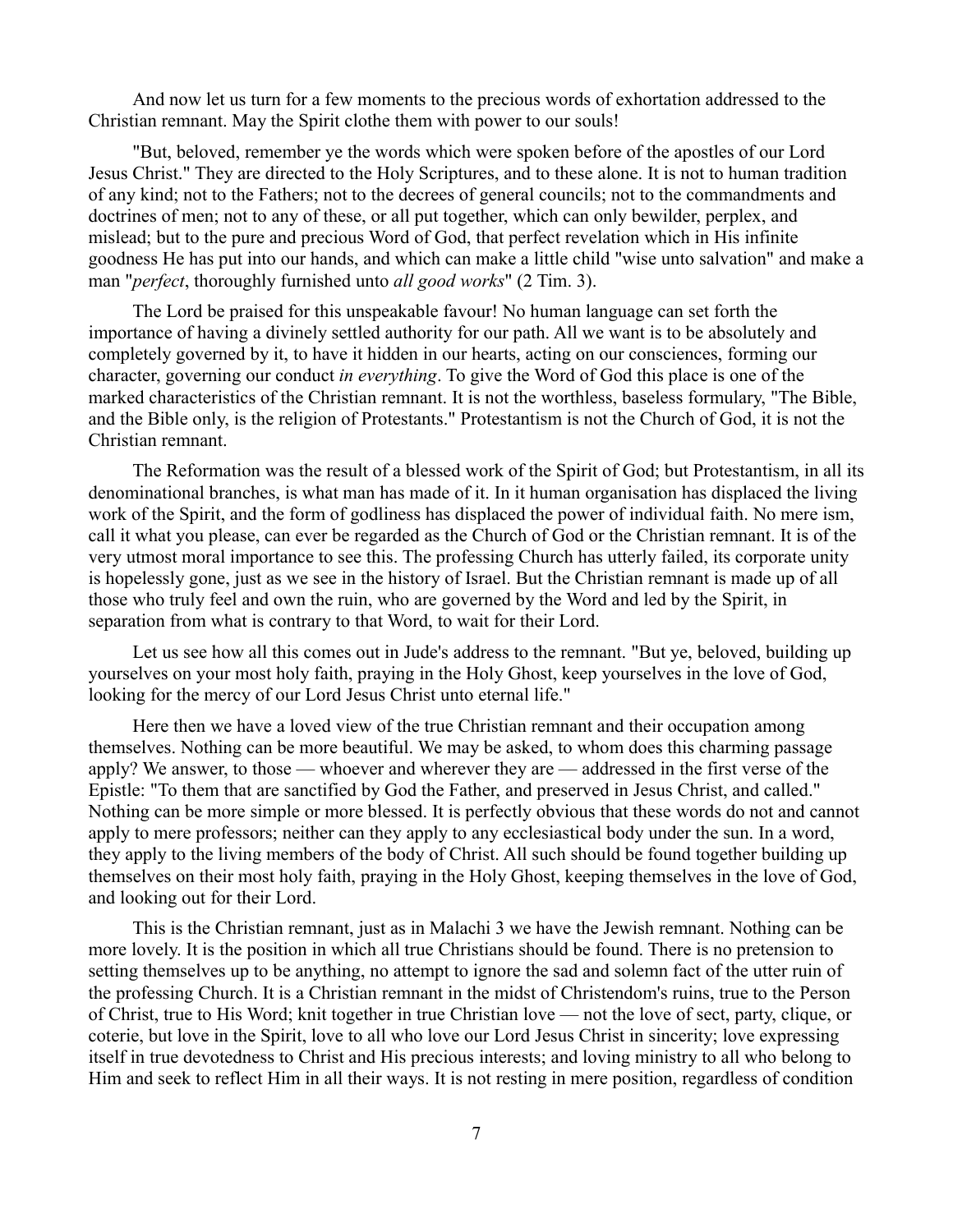— a terrible snare of the devil — but a healthy union of the two in a life characterised by sound principle and gracious practice; the kingdom of God established in the heart and developing itself in the whole practical career.

Such then is the position, the condition, the practice of the true Christian remnant; and we may rest assured that, where these things are realized and carried out, there will be as rich enjoyment of Christ, as full communion with God, and as bright a testimony to the glorious truth of New Testament Christianity as ever was known in the brightest days of the Church's history. In a word, there will be that which will glorify the name of God, gratify the heart of Christ, and tell with living power on the hearts and consciences of men. May God, in His infinite goodness, give us to see these bright realities in this dark and evil day — a fresh illustration of the soul-stirring fact that the greater the ruin, the richer the grace; the deeper the gloom, the brighter the flashes of individual faith.

Look for a moment at the address to the fourth of the seven churches, as given in the second chapter of Revelation. The church of Thyatira gives us the history of the Church during those long, dreary centuries of the Middle Ages, when gross darkness covered the earth, when poverty — that darkest moral blot — prevailed in the well-known character of Jezebel.

In the address to this assembly we find a marked change, indicated by three plain facts namely: first, a remnant is for the first time addressed: secondly, the Lord's coming is for the first time introduced; and, thirdly, the hearing ear is no longer looked for in the assembly at large, but in the overcomer. Now these facts prove beyond all question that in Thyatira all hope of corporate restoration is abandoned. "I gave her space to repent . . . and she repented not." The case is hopeless as regards the professing body. But here the remnant is singled out and cheered — not with the hope of a converted world or a restored church but with the bright and blessed hope of the Lord's coming as the bright and morning star. "But unto you I say, the remnant [The word rendered "remnant" in the above passage is *loipois*, and is from the same root as the word "remnant" in Rom 11: 5, which is *limma*. Both are from *leipo*, to leave.] in Thyatira, as many as have not this doctrine [*didachen* the same root as *didaskein* what Jezebel was doing], and which have not known the depths of Satan, as they speak; I will put upon you none other burden. But that which ye have hold fast till I come."

Here then we have a deeply interesting view of the Christian remnant. It is not the church restored, but a distinct company clear of Jezebel's teaching and Satan's depths, and going on to the end. It is of the utmost importance that the reader should be clear in reference to the fact that the last four churches run on synchronously to the end. It simplifies the whole subject immensely, and gives us a very definite, practical view of the Christian remnant. There is no mention of a remnant until we get to Thyatira. Then all hope of corporate restoration is given up. This simple fact overturns the church of Rome from its very foundations. It is presented to us as an apostate and idolatrous system, threatened with the judgment of God: and a remnant are addressed who have nothing to do with her. So much for the boasted, universal, infallible church of Rome.

But what of Sardis? Is this the church restored? Nothing of the kind. "Thou hast a name that thou livest, and *art dead*." This is not a restored or reformed church, but *threatened* with Christ's coming *as a thief*, instead of being cheered with "the bright and morning star." In a word, it is Protestantism with "a name," but the works "not perfect before God." And what then? The Christian remnant. "*A few names* even in Sardis which have not defiled their garments; and *they* [He does not say *thou*] shall walk with Me in white: for they are worthy." We have here a vivid and most striking contrast between dead, cold, nominal profession and a few true-hearted, earnest lovers of Christ — between form and power, death and life.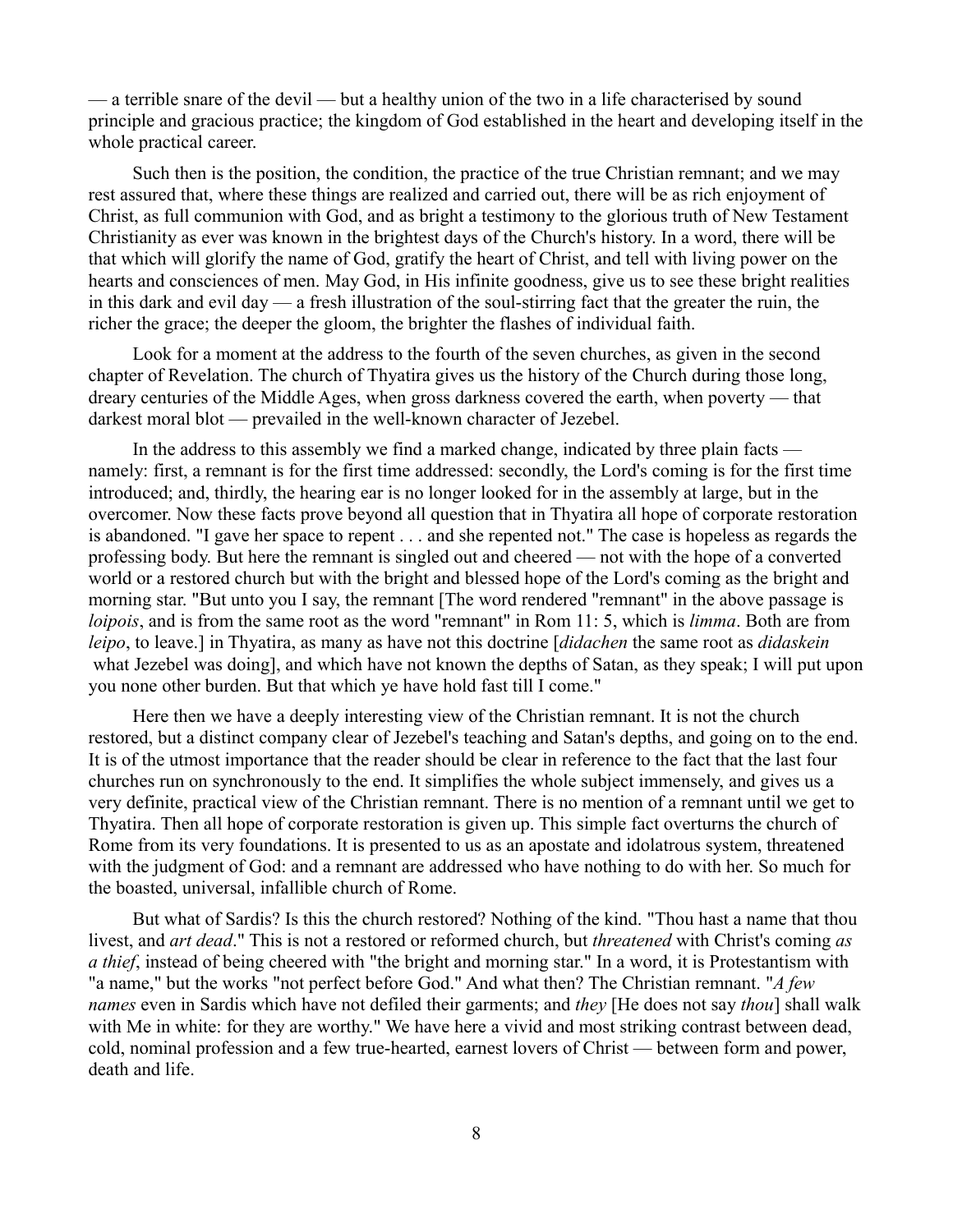In the last two assemblies we have the contrast continued, enlarged, and enforced. Philadelphia gives us a most precious picture of a company of true Christians, humble, lowly, feeble, but true to Christ; holding fast His Word, and not denying His name — Christ and His Word treasured in the heart and confessed in the life — a living reality, not a lifeless form. The moral beauty of this is excellent. The very contemplation of it is refreshing and edifying indeed. In short, it is Christ reproduced by the Holy Ghost in a beloved remnant There is no pretension to be anything, no assumption of great things. Christ is all: His Word, His name, how precious! We seem to have gathered up and concentrated here the lovely moral traits of the various remnants that have come under our notice, brought out in full blow and yielding a fragrant perfume.

Now all this is most grateful to the heart of Christ. It is not a question of great service rendered, mighty works performed, anything striking or splendid in the eyes of men. No; it is something far more precious to the Lord, namely, the deep, calm, thorough appreciation of Himself and His precious Word. This is far more to Him than the most showy services and costly sacrifices. What He looks for is a place in the heart. Without this all is worthless. But the very feeblest breathing of the heart's affections after Himself is most precious.

Let us harken to our adorable Lord as He pours out His loving heart to this dear Philadelphian company — this true Christian remnant. "These things saith He that is holy, He that is true, He that hath the key of David, He that openeth, and no man shutteth; and shutteth, and no man openeth; I know thy works: behold, I have set before thee an open door, and no man can shut it: for thou hast a little strength, and hast kept *My word*, and hast not denied *My name*. Behold, I will make them of the synagogue of Satan" — those who take their stand on the boasted ground of traditional religion — "which say they are Jews, and are not, but do lie; behold, I will make them to come and worship before thy feet, and to know that *I have loved thee*" — precious, blessed fact, the basis and guarantee of all, for time and eternity! — "Because thou hast kept the word of My *patience* [not My *power*], I will also keep thee from the hour of temptation, which shall come upon all the world, to try them that dwell upon the earth" (*tous katoikountas*), those finding their home on the earth, in contrast to those whose citizenship is in Heaven).

The Lord Christ most graciously pledges Himself to keep His beloved assembly from the terrible hour of trial that is coming upon this whole scene. He will have His heavenly people with Himself in their heavenly home ere a single seal is opened, a trumpet sounded, or a vial poured out. All praise to His name for this bright, blessed, tranquillising, joyful hope! May we live in the power of it while we wait for the full fruition!

But we must quote the remainder of this most exquisite address, so full of comfort and consolation. "Behold, I come quickly: hold that fast which thou hast, that no man take thy crown. Him that overcometh will I make a pillar in the temple of *My God*, and he shall go no more out: and I will write upon him the name of *My God*, and the name of the city of *My God*, new Jerusalem, which cometh down out of heaven from *My God*: and *My new name*."

Nothing can exceed the grace that shines in all this. Jehovah spoke gracious words to His beloved remnant in the days of Malachi. "*They shall be Mine* . . . in that day when I make up *My jewels*; and I will spare them, as a man spareth his own son that serveth him. Then shall ye return, and discern between the righteous and the wicked, between him that serveth God and him that serveth Him not. For, behold, the day cometh that shall burn as an oven; and all *the proud*, yea, and all that *do wickedly*, shall be stubble: and the day that cometh shall burn them up, saith the Lord of hosts, that it shall leave them neither root nor branch. But unto you that" — what? That have done great things, made great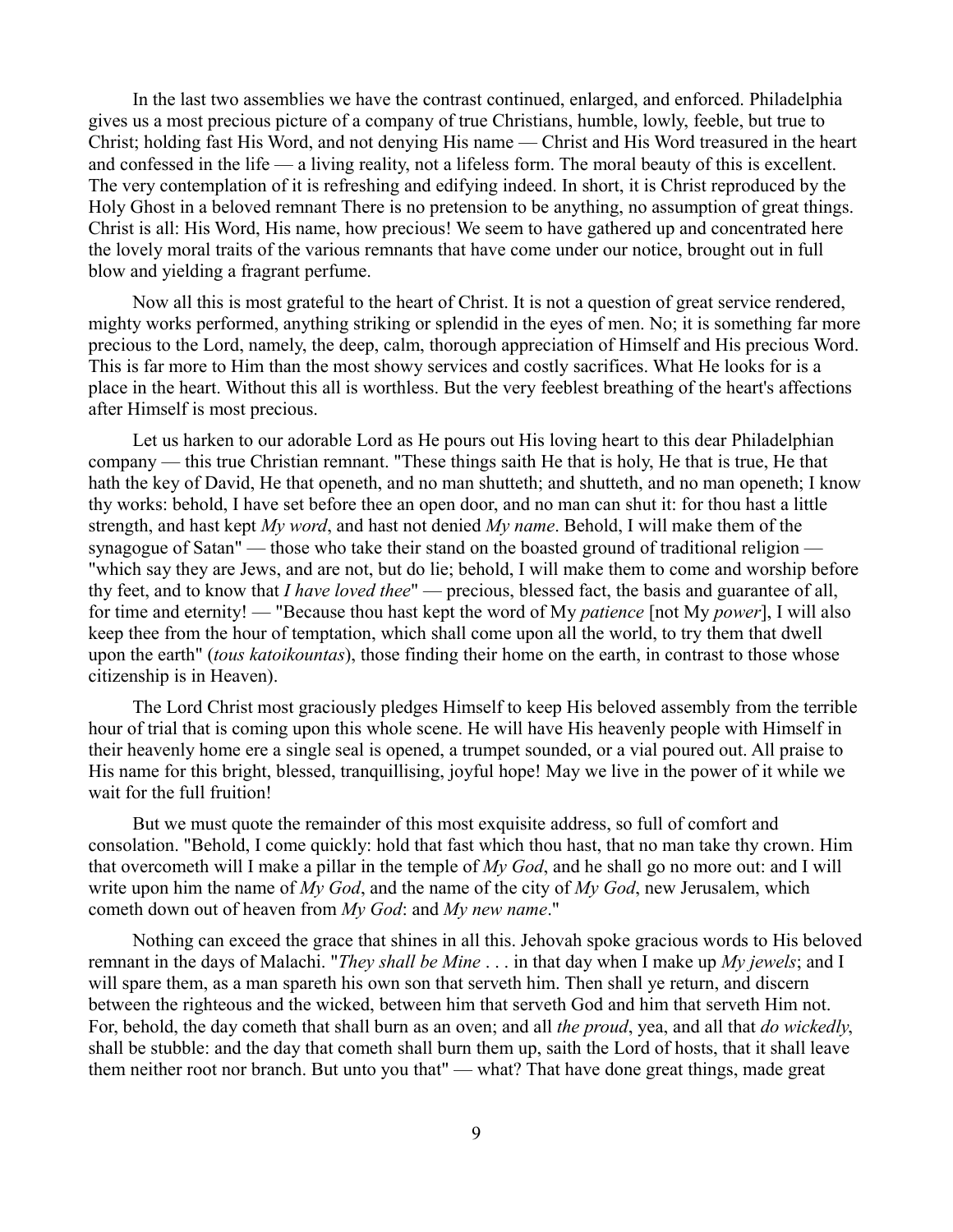sacrifices, made a great profession, had a great name? No; but — "*fear My name* shall the Sun of righteousness arise with healing in His wings; and ye shall go forth, and grow up as calves of the stall. And ye shall tread down the wicked; for they shall be ashes under the soles of your feet in the day that I shall do this, saith the Lord of hosts" (Mal. 3: 17 — Mal. 4: 3).

There are points of similarity and points of contrast in the Jewish and Christian remnants which we cannot go into just now, inasmuch as our object in referring to both is to illustrate our special theme, namely, that in darkest days we find a devoted remnant dear to the heart of God, the heart of Christ, and who are addressed in the most tender and endearing terms, comforted by the most precious assurances, and cheered by the brightest hopes. This we believe to be the special subject laid upon the heart to present to the whole Church of God, for the purpose of encouraging every member of the beloved body of Christ on the face of the earth to stand apart from all that is contrary to His mind as revealed in His Word, and to be found in the position, attitude and spirit of the true Christian remnant, waiting for the coming of our beloved Lord.

One point marks the distinction between the two remnants in the clearest way. It is this: the Jewish remnant is cheered by the hope of the Sun of righteousness; whereas to the Christian remnant is granted the far higher, brighter and sweeter privilege of looking out for the bright and morning Star. A little child can understand the difference between these two things. The morning star appears in the heavens long before the sun rises; and in like manner the Church will meet her Lord as "the bright and morning Star" before the beams of the Sun of righteousness fall in healing power on the God-fearing remnant of Israel.

And now a word, in conclusion, as to Laodicea. Nothing can be more vivid or striking than the contrast between it and Philadelphia in every respect. We have here the last phase of the professing Christian body. It is just about to be spewed out as something insufferably nauseous to Christ. It is not a question of gross immorality. It may to man's eye present a very respectable appearance; but to the heart of Christ its condition is most repulsive. It is characterised by lukewarmness and indifference. "I know thy works, that thou art neither cold nor hot: I would thou wert cold or hot. So then because thou art lukewarm, and neither cold nor hot, I will spew thee out of My mouth."

How awfully solemn to find the professing Church in such a condition! And to think how soon we pass from the attractions of Philadelphia — so grateful to the heart of Christ, so refreshing to His spirit — to the withering atmosphere of Laodicea, where there is not a single redeeming feature! We have heartless indifference as to Christ and His interests, combined with the most deplorable selfcongratulation. "Thou sayest, I am rich, and increased with goods, and *have need of nothing*; and knowest not that thou art wretched, and miserable, and poor, and blind, and naked: I counsel thee to buy of Me gold tried in the fire, that thou mayest be rich; and white raiment, that thou mayest be clothed, and that the shame of thy nakedness do not appear; and anoint thine eyes with eyesalve, that thou mayest see."

How solemn is all this! People boasting of their riches, and of their having need of nothing, and Christ outside. They have lost the sense of divine righteousness, symbolised by "gold," and practical human righteousness, as symbolised by "white raiment," and yet full of themselves and their doings the very reverse of the dear Philadelphian company. There, He reproves nothing; here, He commends nothing. There, Christ is all; here, He is actually outside, and the Church is all. In a word, it is perfectly appalling to contemplate. We are just at the close. We have got to the last solemn phase of the Church as God's witness on the earth.

Yet even here, in the face of this most deplorable condition of things, the infinite grace and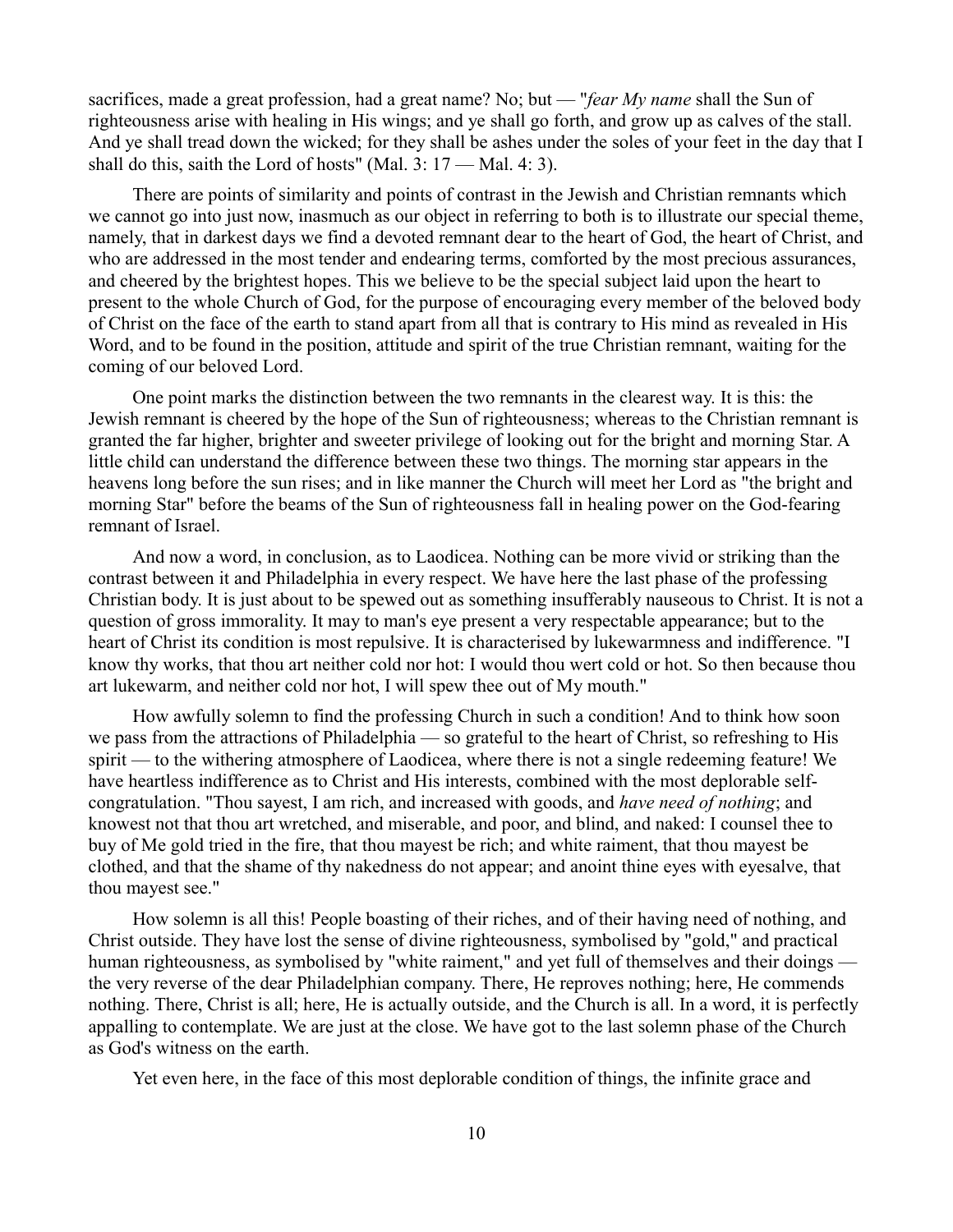changeless love of the heart of Christ shine out in all their undimmed lustre. He is outside; this tells what the Church is. But He is knocking, calling, waiting: this tells what He is, eternal and universal homage to His name! "As many as I love, I rebuke and chasten: be zealous therefore, and repent." The gold, the white raiment and the eyesalve are offered. Love has various offices to discharge, various characters in which to clothe itself; but it is the same love still — "the same yesterday, and to-day, and forever," even though it has to "rebuke and chasten." Here His attitude and His action speak volumes, both as to the Church and as to Himself. "Behold, I stand at the door, and knock: *if any man* hear My voice, and open the door, I will come in to *him*, and will sup with him, and *he with Me*."

[Here it is not to the outside sinner, but to the professing Church the Lord makes this most solemn and weighty appeal. It is not Christ knocking at the door of the sinner's heart is true as that is also), but at the door of those in the professing Church. How telling! how suggestive! Oh, may professing Christians ponder it!]

In the church of Sardis the remnant is spoken of as "a few names"; in Laodicea there is an "if" as to one; but even if there be a single hearing ear, if there be one to open the door, that one is assured of the high privilege, the immense favour, of supping with Christ — of having that precious one as Guest and Host. "I with him, and he with Me." When the corporate witness has reached the very lowest point, individual faithfulness is rewarded with intimate fellowship with the heart of Christ. Such is the infinite and everlasting love of our beloved Saviour and Lord. Oh, who would not trust Him and praise Him and love Him and serve Him?

And now, beloved Christian reader, in taking leave of you, I would earnestly and affectionately entreat you to join in petition to our ever-gracious God to stir up the hearts of His beloved people all over the world to seek a more pronounced, whole-hearted, devoted discipleship; to turn away from everything contrary to His Word; to be true to His Word and to His name in this dark and evil day; and thus realize the truth, which has passed before us in this paper, that *the greater the ruin, the richer the grace; the deeper the gloom, the brighter the outshining of individual faith.* 

P.S. — I feel I must not let this paper go forth without adding a word on the immense importance of keeping up a full, clear, earnest gospel testimony. "Do the work of an evangelist" is a charge given by the beloved apostle from his prison at Rome to his dear son Timothy, in view of the total ruin of the professing Church; and truly the circumstances under which these words were penned impart a touching interest to them. Come what may, Timothy was to continue to announce the glad tidings of God's salvation. He might be tempted to give up in despair, and say, "All is going to pieces, people will not listen to the gospel" — "will not endure sound doctrine."

Faith says, "No; we must never give up. God's gospel must be preached to every creature under heaven. And even though men reject it, God is glorified and His heart is refreshed by the precious message of His love being told out in the ears of perishing sinners." We would encourage the heart of every beloved evangelist on the face of the earth by reminding him that however the Church has failed as God's witness to the world, yet the precious gospel tells out what He is to every poor, brokenhearted, bankrupt sinner who will only trust Him. The thought of this has cheered us during forty-eight years of evangelistic work, when the condition of the Church was heart-breaking to contemplate.

In speaking of the work of an evangelist, we must not confine it to public halls and rooms, which, of course, demand a distinct gift from the Head of the Church. We believe it is the sweet privilege of every child of God to be in a condition of soul to tell the glad tidings to individual souls in private life; and we must confess we long to see more of this. It matters not what our position in life or sphere of action may be, we should earnestly and prayerfully seek the salvation of those with whom we come in